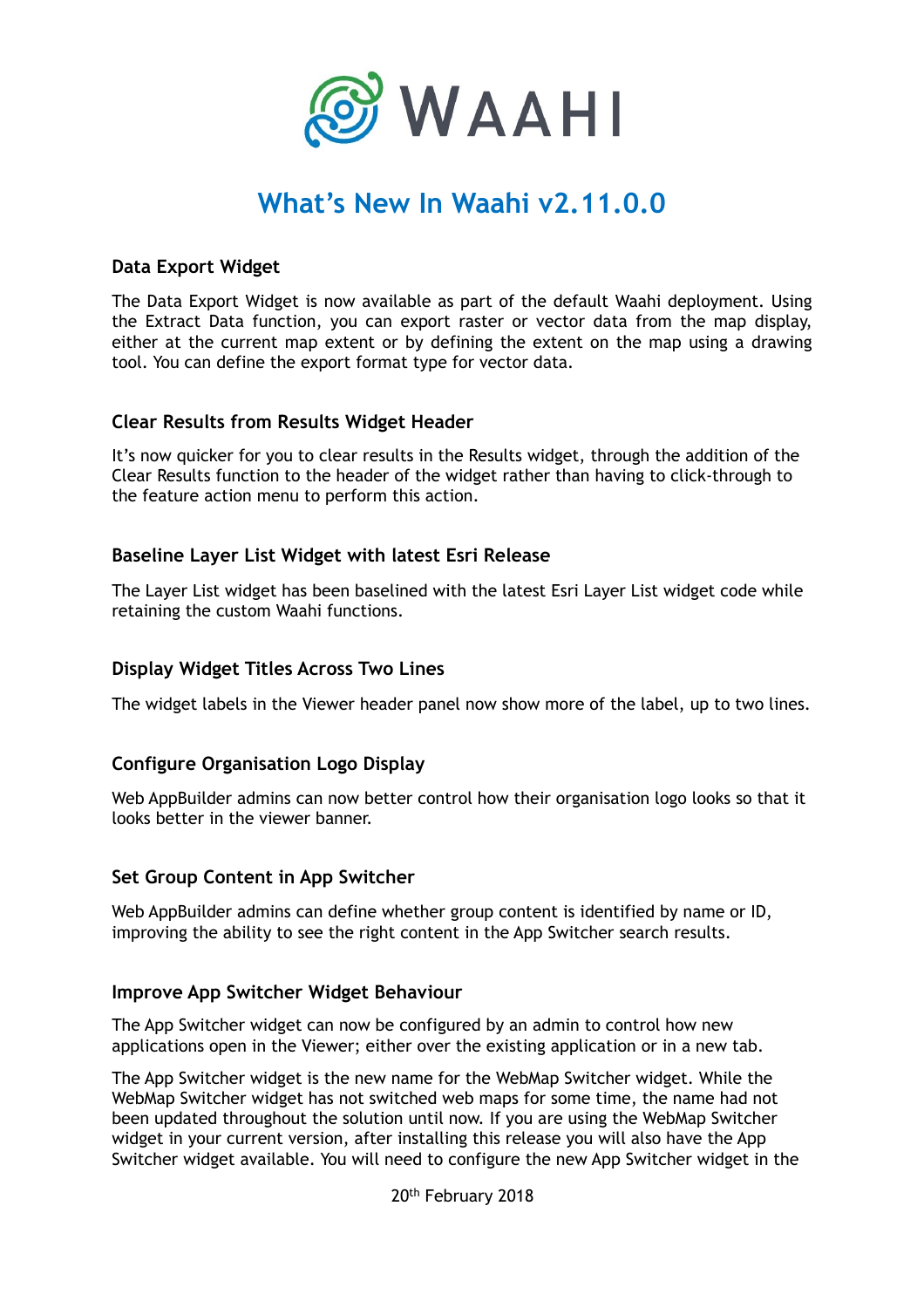same way the WebMap Switcher widget is configured (details of this can be found in our Admin Guide). Note that configuration will be retained for the old widget.

## **Improve Message in Results Widget display**

Improve messaging in the Results widget when no results are found.

## **Enhance Drawings List in Draw & Measure Widget**

The front-end of the Draw & Measure widget has had a refresh. The View Drawings button now takes you to a simplified drawings list which makes it easier to see all your drawings together, without each drawing line cluttering the list.

#### **Baseline Find Location Widget with latest Esri Release**

The custom Waahi Find Location widget has been baselined with the latest Esri COTS Coordinates widget code. Along with this, the default display shown in Find Location will update itself once the widget setting page has been opened and saved. Information on the projection system(s) is detected at this time. There is also an optional coordinate system label. If you'd like more flexibility with decimal rounding, placeholder and label settings then the Find Location widget can read this from the Coordinate widget.

#### **Web AppBuilder 2.11 Release**

Waahi has been tested and verified against the latest Web AppBuilder from Esri (2.11).

#### **Integration with Automated Reporting Tool**

You can now integrate directly with your licensed Automated Reporting Tool (ART) from Geographic Business Solutions. ART is a reporting application that lets you easily generate automated, standardised reports. ART connects with your organisation's data sources using web services.

#### **Integration with Geocortex Workflows**

You can now run the [Geocortex Workflow](https://www.geocortex.com/products/geocortex-workflow/) solution from Latitude Geographics from within the Waahi Viewer. Geocortex Workflow enables you to turn your sophisticated business processes into a set of simple, guided end-user interactions. Workflows are defined in the Geocortex Workflow Designer.

#### **Integration with Geocortex Reporting**

You can now run the [Geocortex Reporting](https://www.geocortex.com/products/geocortex-reporting/) solution from Latitude Geographics from within the Waahi Viewer. After building the reports in Geocortex Reporting Designer you then configure the Geocortex Reporting widget in Waahi to select which of those previouslydefined reports you want to access via the Viewer. You will need to sign in to the same Portal for ArcGIS or ArcGIS Online organisation for both Web AppBuilder and Geocortex.

## **Issues Addressed in This Release**